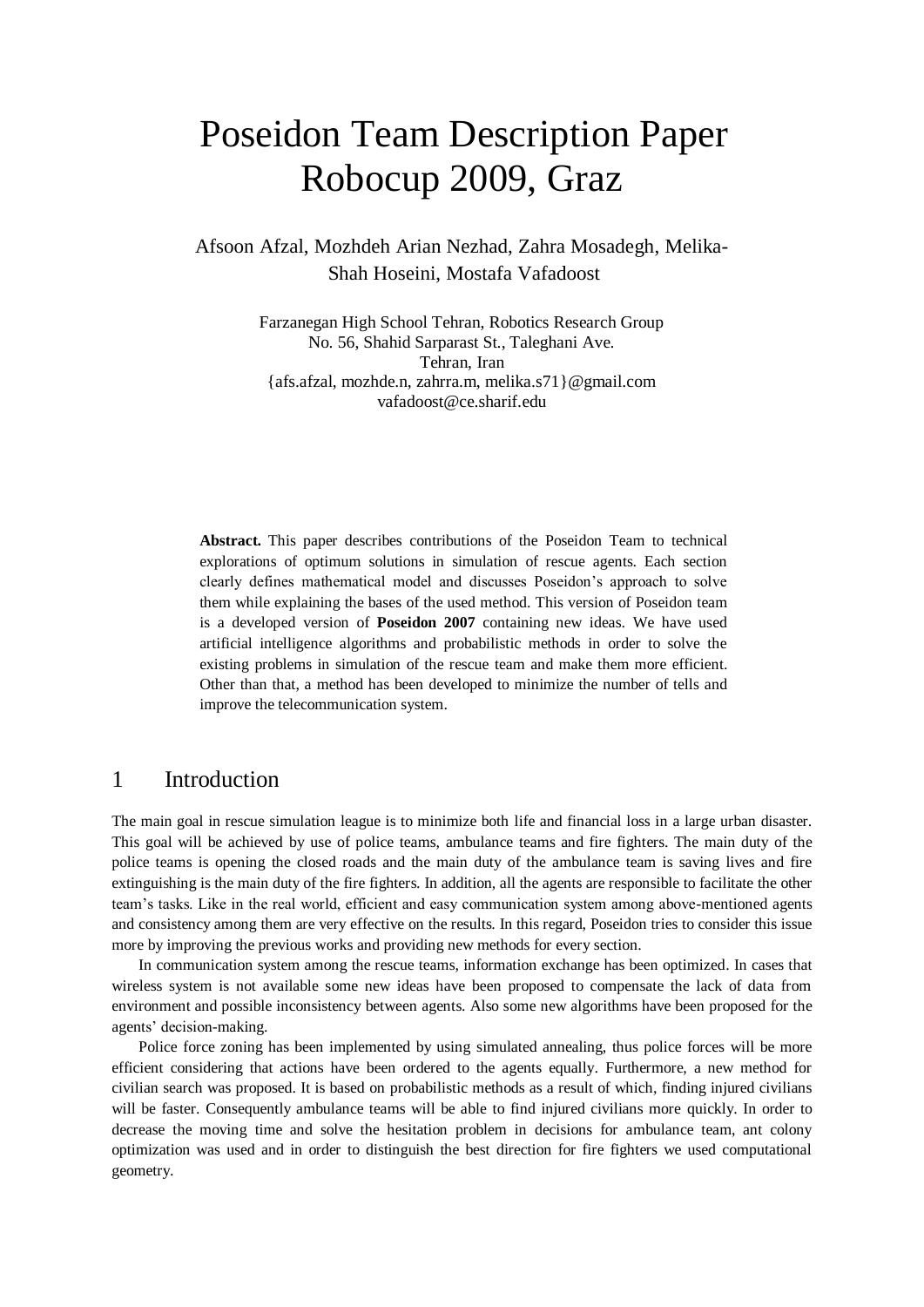## 2 Communications

One of the most important factors in teams' decision making is Information exchange. Regarding that each individual agent has a limited amount of information, sharing that information will help the others to do the right job. We have used **Impossibles08** [1] idea to choose radar as the proper communication system. The information passes to the agent teams in three steps. Regarding some changes in the server and also cons of extreme use tells, some constrains for agent's information have been applied. Categories of the required information for each team are shown in table 1.

|              | <b>Buildings</b><br>information                     | Roads information                   | Agents information                              | Civilians information                                                                                                         |
|--------------|-----------------------------------------------------|-------------------------------------|-------------------------------------------------|-------------------------------------------------------------------------------------------------------------------------------|
| Ambulance    | Burning buildings for<br>ranking the priorities     | Opened roads<br>information         | Damaged and<br>buriedness of the<br>agent teams | information about the<br>meaningful difference<br>between previous<br>death time estimation<br>& new death time<br>estimation |
| Police force | For search                                          | Opened roads in<br>the early cycles | Polices' position                               | Civilian existence or<br>absence for search                                                                                   |
| Fire Brigade | New burning<br>buildings for fire<br>distinguishing | Opened roads<br>information         | Other fire brigades<br>position                 | Position of the near<br>fire civilians                                                                                        |

Table1. Required information for agent teams

## 2.1 No Communication

In addition to decreasing the amount of required information exchange, for places that there is no communication in between, new ideas have been proposed by Poseidon as follows:

#### 2.1.1 Information Center

There should be some data transmitting centers that each agent transfers its new data to them. Each agent could recourse to these centers if they need more information. Information centers can be perpetual or it can be essential generated in time. Centers can be more than one and their information will be interchanged regularly.

 This center can be refuge to inform agents of new information while they are doing their ordinary responsibilities. But if this center turns to refuge, it may take place far away and agents like police that move to refuge much less than other agents in ordinary situation, should take a long way.

 For data exchange among the information centers, we use the agents who have less important duties in the rescue plan.

#### 2.1.2 Zoning

In order to decrease the number of mistakes and compensate the lack of information, we propose to divide the city into several zones. Each agent is responsible for its section of the city. One option is to have the information center at the center of a circle and each segment of the circle selected as a zone. Dimensions of the zones can be determined by different bases such as the number of civilians in the zone, etc. dividing of the city will solve the communication system problem among the information centers but in a disastrous situation, the use of planned zones might be unfair, as some zones need more help. Therefore it is essential to choose another mechanism to decide about the necessary agents in each zone. In the above-mentioned mechanism, the number of the meetings in the information centers should be minimized and every agent's decision be based on the information of its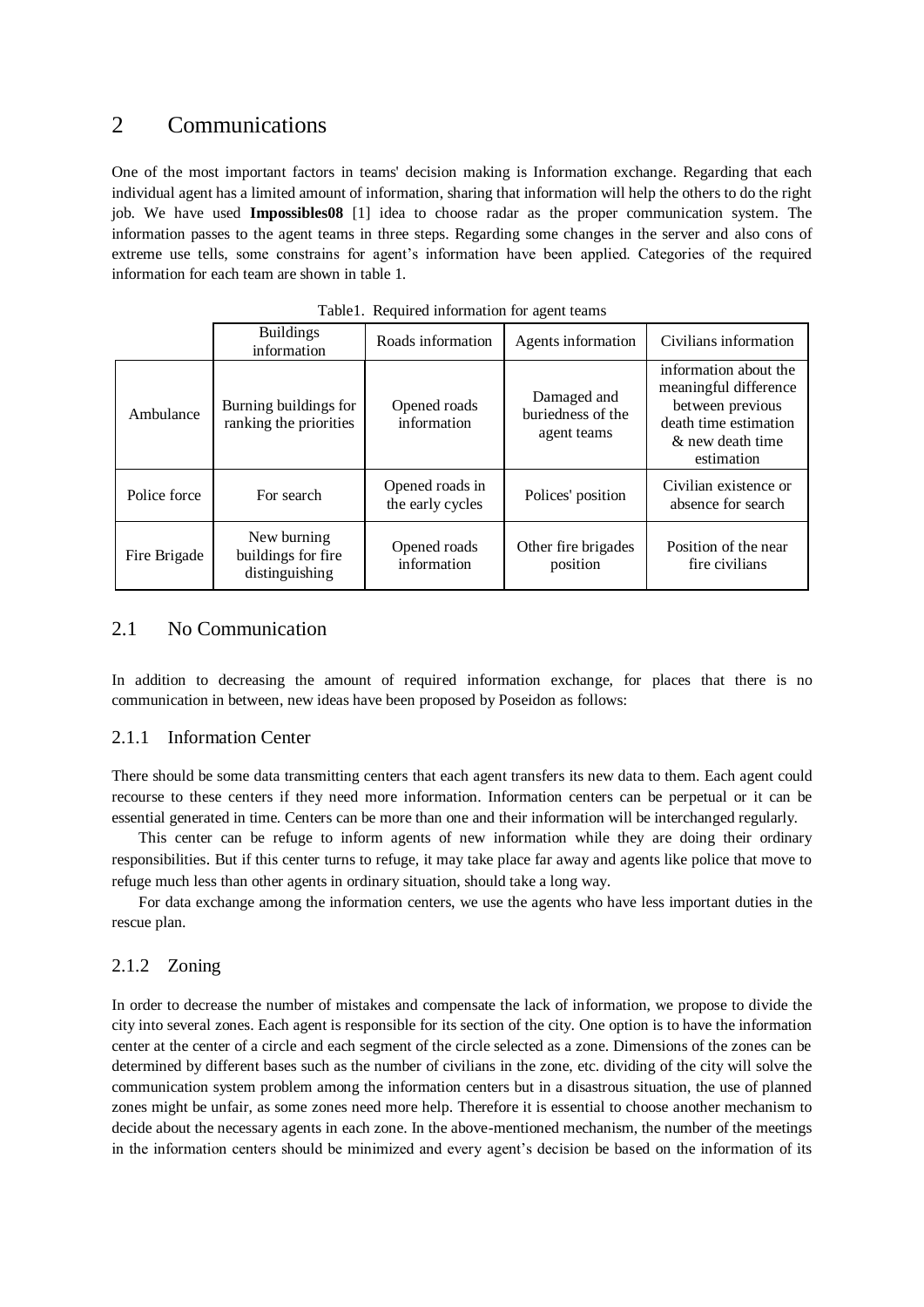own zone. In case of transferring agents between zones, related information of the destination zone should be passed to the agents.

## 2.1.3 Continuous Information Exchange

In this method information will be passed to the agent during their routine tasks and takes a little time. Thus every agent is doing its own tasks and police force searching algorithm is in the manner that they see each other regularly. For example every two police forces see each other regularly and exchange the information, also other agents know about their paths in order to meet them on the way and get the required information. But the paths' information is not precise and agents may have been awaited some cycles. There are some methods in this regard as follows:

- Some locations of the city like main crosses will be selected to have police force stops there. In this way possibility of the existence of the police force close to the other agent will be higher.
- Using minimum spanning tree for opening the roads and path finding in this method will be helpful. Therefore agents can be informed about the open roads.

 Combination of both above methods, (i.e. main points determination and moving paths determination in the way that MST are at the main points along the paths) will lead to increase the possibility of facing police force to each other during the searching task. Studying the results of the four finalists in world champion 2008 in china, observed that more than 75% of agent's tasks in most maps was move action. If this moving take places in the specified paths, the possibility of seeing each other will be increased.

#### 2.2 Poseidon No Communication Approach

In final conclusion of the mentioned ideas, the most practical method is to combine zoning the city with having one information center for each zone. Police force will open the roads that MSTs are along with. Agents will exchange the information in main locations at specified periods and held the meetings when they are required. In case that information centers have more people than enough, they send messengers to the agents in order to pass the information, inside and outside the zones. Also it is possible to perform the zoning of the city based on the sectors. Implementation of this idea has not completed yet.

# 3 Ambulance Team Agent

Due to the importance of the civilians' life in real world, when simulating, one of the most important purposes is to reduce the number of victims by improving rescue and ambulance service. This must be carried out by ambulance performance. The main issue is that the ambulance team be able to keep alive as many civilians as possible, with the least damage.

 The outcome of the ambulances' performance depends on the decision-making algorithm. In the process of decision-making, the agents may decide autonomously (distributed), or the commanding center may decide for them (centralized). Other than that, the ambulances can be sent to the civilians' rescue in groups or individually. The decision-making process will be more complicated if we consider environmental and other issues such as estimating the time each civilian takes to die, the time that is needed for the agents' movement in the city, and the time that the fire takes to spread and burn the civilians.

 The algorithm of selecting the best civilian case to rescue in the given situation, depending on the decisionmaking algorithm, has a crucial role in keeping the most possible number of civilians alive.

To utilize all of the ambulance power, increase the rescue action and make the maximum possible use of the ambulances, it was decided to allocate as many of ambulances as necessary to save civilians' lives.

#### 3.1 Injured Civilian Selection

Poseidon explained the ambulance problem in a way that a schedule of the tasks and the civilians each ambulance must rescue, needs to be planned in a manner that they rescue the most possible number of people. When we studied the ambulance issue thoroughly we realized that this has many similarities to the resource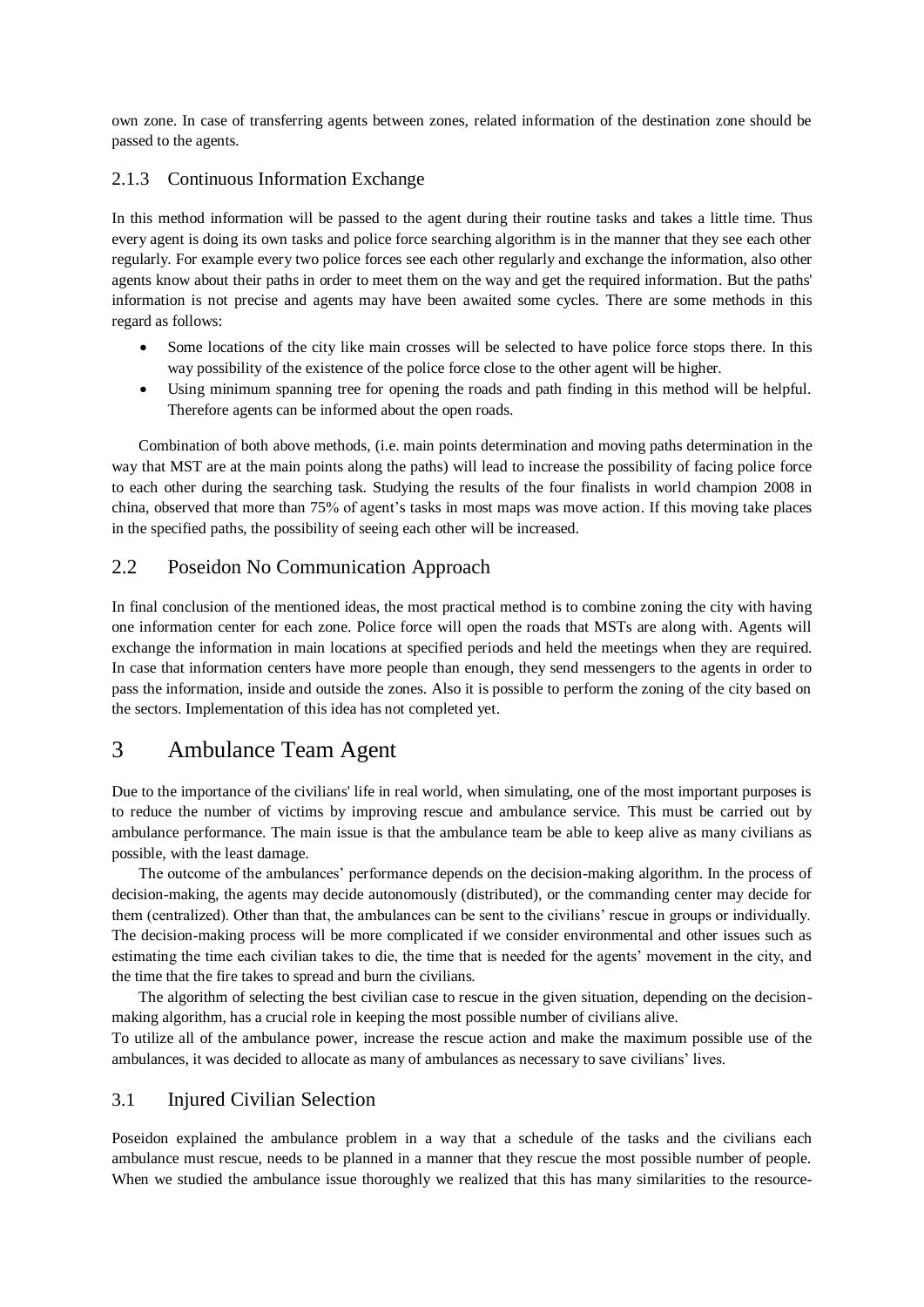leveling problem. Resource Leveling is a project management process used to schedule a project for an unbalanced use of resources over time. In the ambulance issue there is a number of civilians that can only be rescued in a specific time and each civilian, in order to be alive, needs a certain number of ambulances while the number of ambulances on the other hand, is limited. Planning for rescuing civilians and for the number of ambulances they need is similar to planning for the activities in the resource-leveling problem. In which the number of resources and the start time of each activity is estimated in a way that the most number of activities be carried out with the limited number of resources.

 One way to solve this problem is the use of global search algorithms [2]. We studied the ways of solving the resource-leveling problem and decided to use Ant Colony Optimization (ACO) to solve the ambulance problem. The general purpose of our ACO in solving this problem is to use ant algorithm for determining the start time for rescuing the selected injured.

 In ACO, several generations of artificial ants search for good solutions. Each ant of a generation builds a list of the civilians that must be rescued, and determines rescue start time of them. The following ants of the next generations are attracted by the pheromone and this causes them to search for answers close to the previous ants'.

 To determine the start rescue time of each selected injured we use the two parameters of heuristic information and pheromone information. These two parameters are indicators of how good it is to rescue the civilian in that given time.

Heuristic information is shown by  $\eta$  and determines the value of each civilian according to the greedy Algorithm. According to their death time, buriedness, and distance from fire and refuge, injured civilians have priorities. Base on these priorities civilians have been sorted. Pheromone information is shown by  $\tau$  and is calculated according to the previous ants' solutions. Pheromone information is updated after each solution is made, as following:

$$
\tau = \rho \cdot \tau_{cv,t-1} + L_k \tag{1}
$$

Where  $\rho$  is the evaporation rate and  $L_k$  is the number of the fitness civilians rescued by determinant ant.

 $\rho$  parameter is used to avoid the accumulation of pheromone and it enables the algorithm, to dismiss previous bad choices.

Following is how we calculate the probability of selecting Civilian *cv* in *t* time:

$$
p_{cv,t} = \frac{(\tau_{cv,t}^{\alpha})(\eta_{cv,t}^{\beta})}{\sum_{i=1}^{t} (\tau_{cv,t}^{\alpha})(\eta_{cv,t}^{\beta})}.
$$
 (2)

The more  $p_{cv,t}$ , the more is the probability of choosing  $cv$  in the time of *t*.

Here is pseudo-code of our civilian selection algorithm:

```
procedure Injured_Civilian_Selection
     while(not termination)
         for i=0 to "number of civilians"
              setHeuristicInformation(civilian(i));
               //This function will set value of each 
               //injured by greedy algorithm
         end for
              generateListOfInjured();//This function 
              //will set probability of civilians by 
              //(2) and choose the best one
              pheromoneUpdate();//This function will
               //update pheromone information by (1)
    end while
    chooseTheBestList();
end procedure
```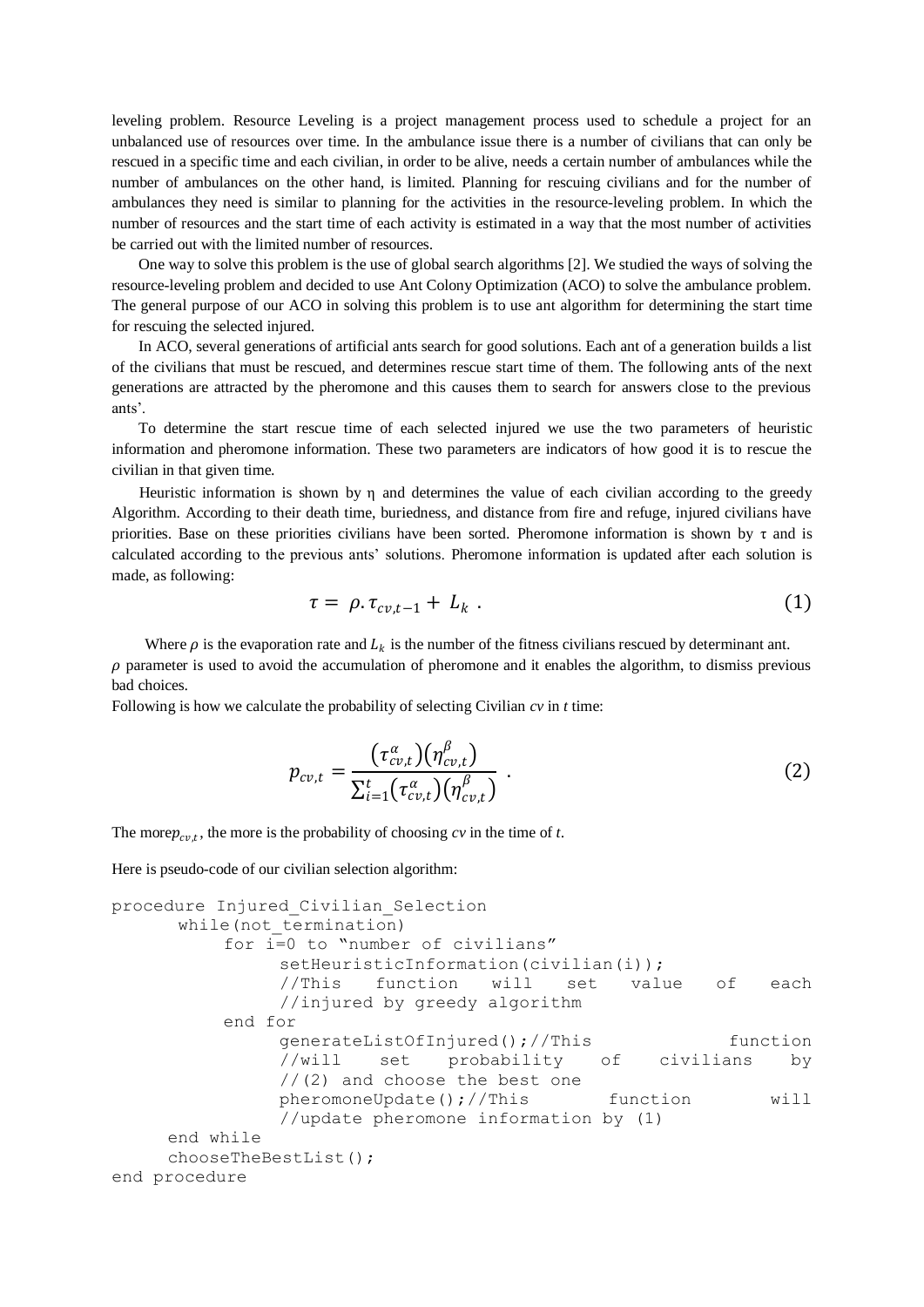## 3.2 Poseidon Ambulance Results

The results of the comparison of the two different versions of Poseidon are shown in table 2. Each figure in the table represents the mean of the results of 10 simulations on each map.

| Map         | Version I | Version II |
|-------------|-----------|------------|
| Foligno I   | 100.1     | 106.5      |
| Foligno II  | 92        | 98.2       |
| Foligno III | 102.7     | 107.3      |
| Foligno IV  | 104.7     | 101.1      |
| Kobe I      | 105.3     | 108.9      |
| Kobe II     | 88.9      | 91.6       |
| VC I        | 70.2      | 72.4       |
| VC II       | 45.2      | 44.6       |
| Random I    | 87.5      | 95.8       |

Table2. Poseidon average number of rescued civilians over ninety simulations on nine maps. Version I is a version with greedy algorithm. Version II is a hybrid version combining ACO and greedy algorithm.

# 4 Police Force Agent

It is clear that the duty of the police force agents is not only opening the roads, but also helping the other two agents. This includes searching of the city. Using this way, the police force indirectly causes decrease in both financial and life losses For example according to ambulance death time estimation, if police force doesn't acquit his path clearing responsibility, in addition to civilian death, some noticeable time will be wasted.

 In case of the closed roads even enough number of ambulances will be wasted. This will be applied to the fire brigade agents. Therefore the following priorities have been defined for the police force agents:

- Opening the roads for other agents
- Searching for civilians and opening the fire path
- Gathering the civilian information for improving the ambulance tasks

## 4.1 Opening the Roads

The first priority of the police force agents is opening the roads as it facilitates other agent's tasks. For this purpose we have modeled the city as a graph in which agents are the graph's vertices and roads between polices and stuck agents are the graph's edges. We do believe that there should be a path from each vertex of the graph to at least a police to make agents able to move easily within the city. Weight of each vertex is the required time for carrying the way in between. Using weighted matching algorithm, the optimal edges will be selected according to the least weight summation.

## 4.2 Searching for the Civilians and Opening the Fire Paths

After opening the roads for the agents, police will work on searching for the civilians and opening the fire paths. For this purpose city has been segmented to some groups of police agents. Each police team shall do its duties in the selected segment of city. This combines searching of injured civilians and opening the fire paths together. The basis is a combination of zoning the city and Poseidon's probabilistic searching algorithm.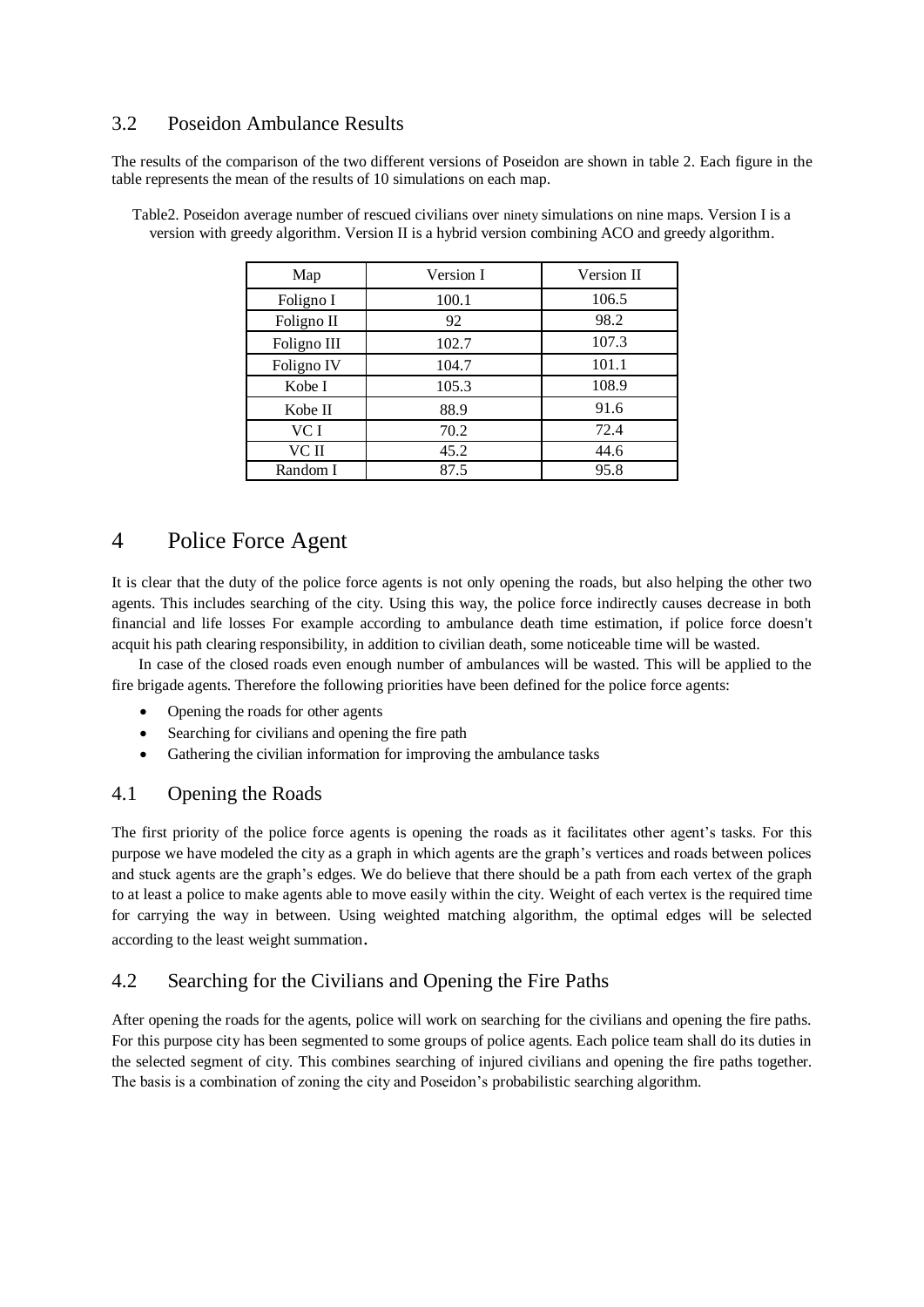#### 4.2.1 New Zoning Method

Initially, city will be divided to equal rectangular sections. Numbers of the zones are the same as number of police forces. The sections will be modified by the use of the simulated annealing algorithm [3]. In each step according to zones' property one zone will be combined with the neighbor zones and will be scored based on the results. The main goal is to distribute the tasks to the agents fairly. The number of the buildings and their area, the number of the civilians, and the number of the fired buildings in this method are tried to be kept about the average. Considering this, every zone will be ranked. Finally the situation of the buildings and fire for every zone will be the same. (Fig 1) Zoning process will be repeated several times during the simulation, based on changing the situations.



Fig1. Police zone has been determined in a way that different tasks are distributed equally among the zones so that different stages of the police algorithm occur simultaneously

 After the zoning process each police force team will search its zone and start from fired places. This is helpful because:

- They will open the fire paths simultaneously and fire brigades will move easily.
- Civilians near the fire will be saved earlier. As we know people will lose their life in the fire very quickly.

## 4.2.2 Search for the Injured

The next step is to search for the injured in the whole zone. In order to accelerate this step, Poseidon, tried to use a new and probabilistic solution that we find buildings which should be entered to reveal the entire zone by minimal by a Greedy algorithm (dominating set). According to different maps and also to human social characteristics, we decided to find civilians' colonies. During the search process, based on our observation in each cycle, we obtain distance for next solution. If we find a civilian, we decrease the distance because the probability of finding another one around the area is more. This way, all the civilians will be discovered simply and rapidly. And if there are no civilians, we increase the distance for the next station. This helps to find further civilians and causes the rate of finding civilians to increase. Another effective factor for determination of distance to the next station is the distance from fire. Fire decreases distance because buildings next to fire should be searched sooner. When a police agent finishes searching its zone sooner, it should help other police agents and partake in their zones. Comparison between two versions of Poseidon is shown at Fig 2.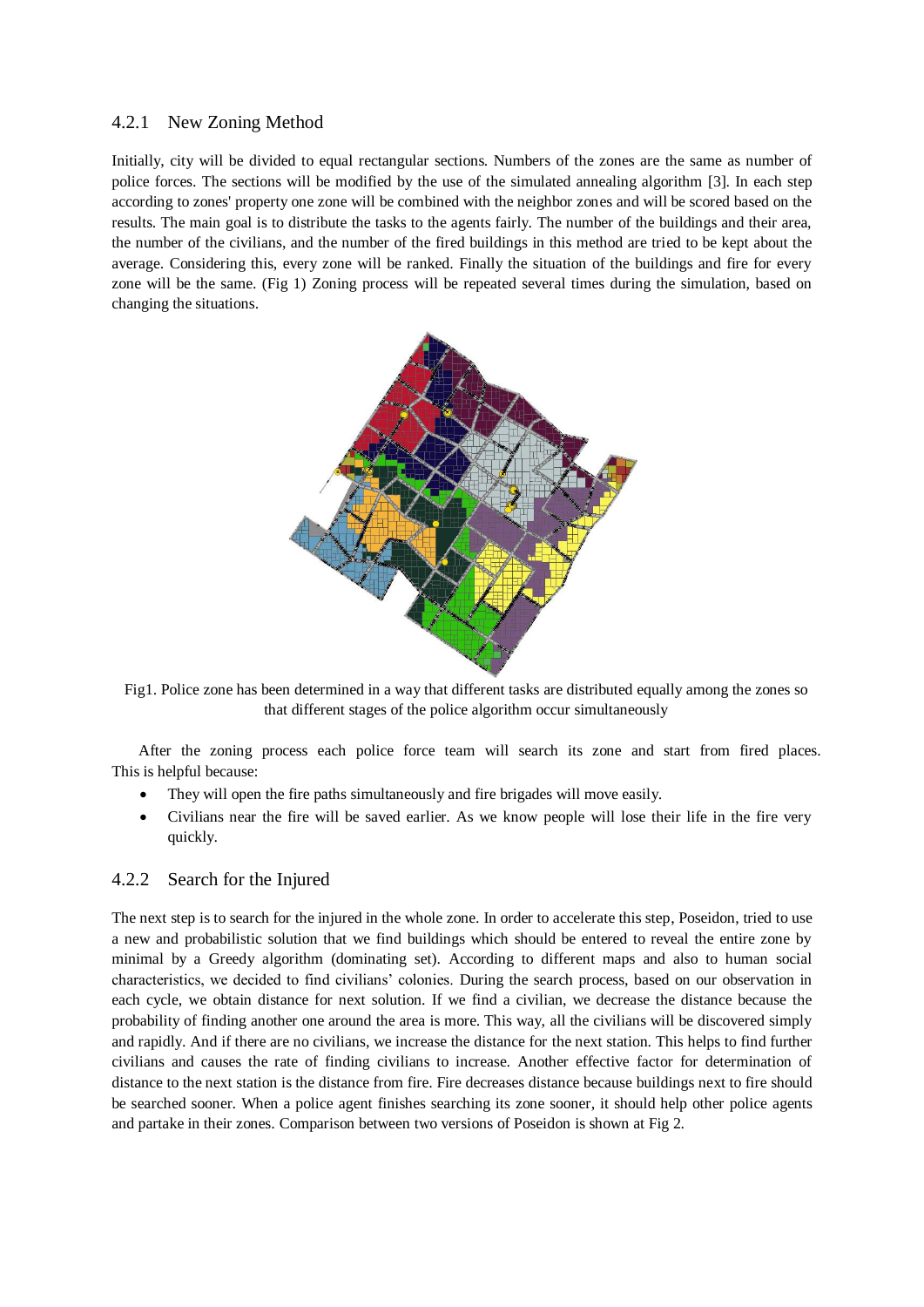## 4.3 Data Gathering from Found Civilians

After search accomplishment, the police are responsible to inform the ambulances of precise information about the civilians in its zones. This has a great effect on ambulances' working results and their estimations. Therefore, Police agents come and go among civilians in their own zone. Each police agent, depending on a civilian's serious state of affairs, comes over and updates the information. If information updating of a civilian is so crucial to the ambulances, they will come over in shorter intervals.



Fig.2. In the right diagram, civilian distribution is steadier. Number of each diagrams, have been gained by running over 10 times of two versions.

# 5 Fire Brigade Agent

Fire agent is one of the most effective agents in simulation. Its main role is to prevent fire spread in the city.

 Poseidon has solved fire problem by dividing city into some sections named Zone. Each zone is a specific area in city which fire spreads in with high speed. To do this, 3 major parts of algorithm are as follows:

- Choosing the best afire parts to be extinguished.
- Choosing the most important buildings of zone
- Method of cooperation among fire brigade to extinguish buildings

The number of needed firefighters determines according to parameters such as buildings area, buildings substance, buildings fieriness and distance from zones and burning buildings.

 To find the most appropriate building to extinguish, the fire building area, building materials, area of unburned neighboring buildings and location of building in the zone should be considered. To control the fire in appropriate direction and not to move too much in different parts of the zone, we have been considered factors like the general direction of fire control in each area, direction of fire spreading, existing of civilians, distance from the center of city and effect of burned buildings to near burned ones (speed of fire).

#### 5.1 Choosing the Best Afire Parts

**Poseidon 2006** [4], zones are defined by the effects of each building on the other. Buildings which have more effects on each other were introduced as a zones building.

This idea is not appropriate in plans in which buildings are close together. So distance factor is considered in zones to get the best result.